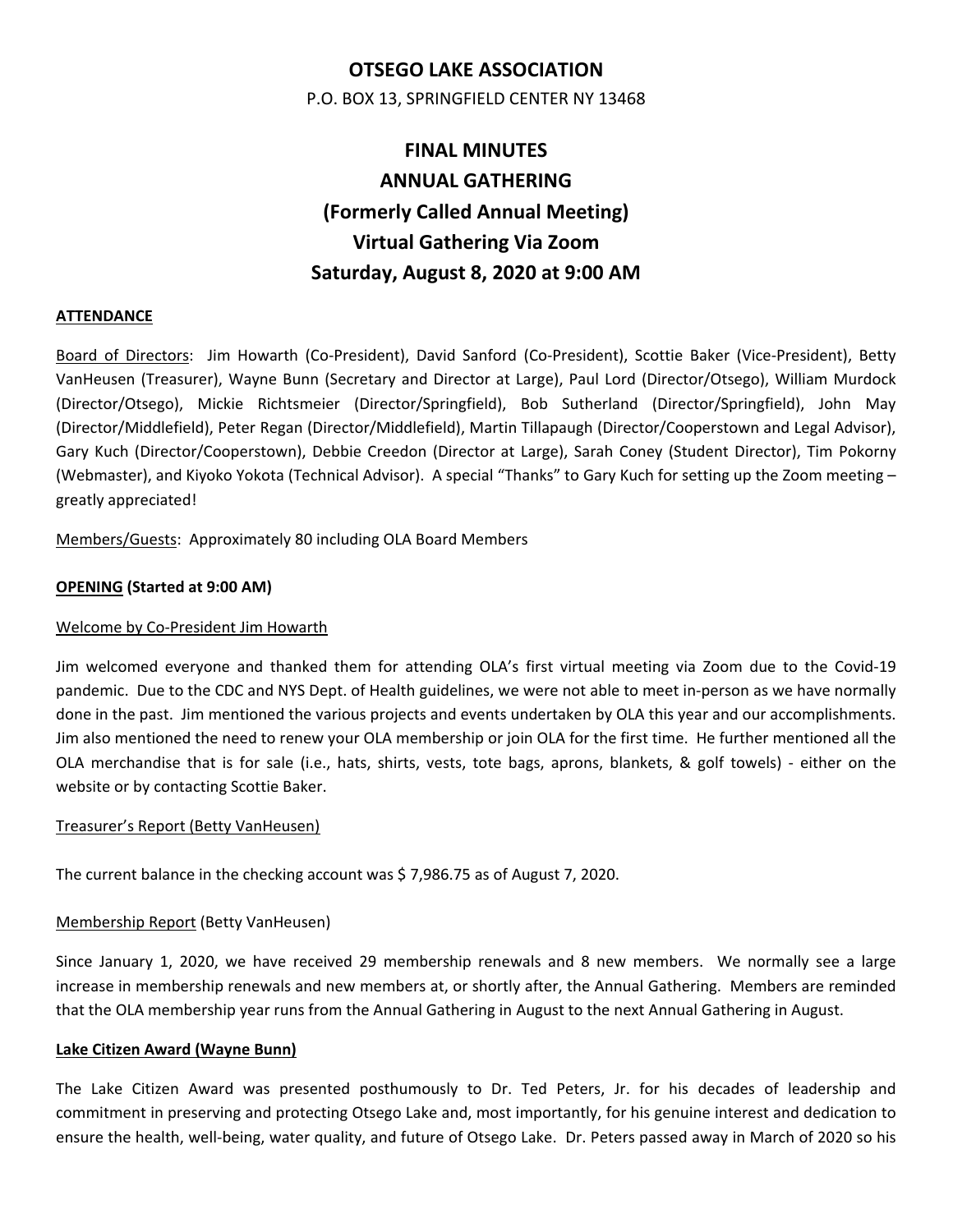son Ted and his daughter Melissa accepted the award in his honor. They mentioned that OLA was one of Dr. Peters favorite organizations and that he loved Otsego Lake.

# **Technical Presentations** (SUNY Oneonta Faculty and Students)

Note: For additional information, a complete video of each technical presentation below is available on the OLA website (www.otsegolakeassociation.org).

#### Continuous Lake Monitoring Buoy

Professor Kiyoko Yokota discussed that new "contraption" in the middle of the lake opposite Five Mile Point. It is a high technology device that monitors and streams 46 water quality and weather parameters (i.e., water and air temperature, oxygen level, wind speed, etc.) every 30 minutes, 24 hours a day, 7 days a week (during the ice‐free season) to a data center and is shared with other researchers upon request. The information is used to create a data base for future research and to predict how the lake will react under various conditions. It also provides real‐time weather and water conditions for boaters, anglers, and swimmers. It is one of several such buoys currently installed in other lakes in New York and other states.

#### European Frogbit

Graduate Student Sierra Stickley updated the membership on the recent discovery and spread of this shallow water invasive plant that has been found at the north end of the lake. This plant could change the character of Otsego Lake shorelines and she discussed control measures used in 2020.

#### Boat Inspections for Aquatic Invasive Species

Graduate Student and Boat Inspection Steward Jared Stauss updated the membership on the boat inspections conducted on the lake. The stewards were funded in part by the Catskill Regional Invasive Species Partnership (CRISP) and the NYS Dept. of Environmental Conservation (NYSDEC). The stewards are stationed at the boat launch at the end of Fair Street in Cooperstown and at the Public Landing in Springfield. The Fair Street site also has a hot water/high pressure washer if needed. He also discussed the use of the boat inspection tags provided by OLA that are attached to each boat that is inspected and, in some cases, washed. Due to the great increase in boating activity on the lake this summer, the stewards were very busy.

#### Cooper Hybrid Pondweed

Graduate Student and Boat Inspection Steward Mary Keefe updated the membership on the new Cooper Hybrid Pondweed that is creating a major challenge to boating on the lake due to the thick weeds now in many areas of the lake. She reported on her monitoring work during the summer and how samples were collected to determine the weed's DNA by a laboratory in Germany. Mary's work was funded by OLA under a special contract with the Biological Field Station.

#### **ADJOURNMENT**

A motion to adjourn the meeting was made, seconded, and passed at 11:00 AM.

Respectfully submitted,

K. Wayne Bunn, Secretary